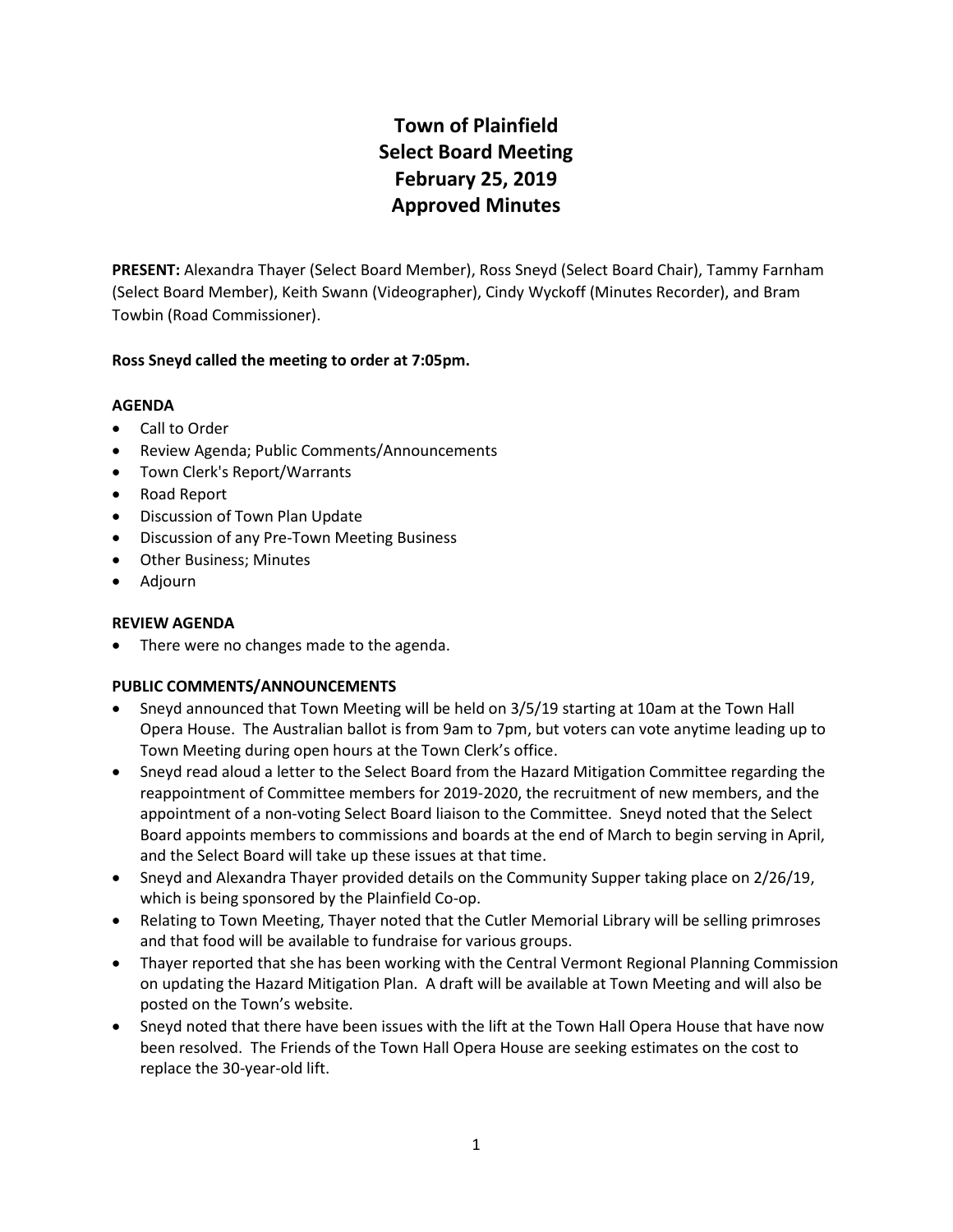# **TOWN CLERK'S REPORT/WARRANTS**

- Town Clerk/Treasurer Linda Wells was not present.
- Noting that some of the following warrants may already have been approved, **Sneyd made a motion to approve warrants of 1/31/19, 1/31/19, 2/8/19, 2/11/19, 2/15/19, 2/19/19, and 2/22/19. The motion was approved.**
- **Sneyd made a motion to approve fleet permits for Allen Lumber Company, Gillespie Fuels and Propane, and Scott Brown Trucking. The motion was approved.**

#### **OTHER BUSINESS**

- Sneyd noted that there is a Strengthening Communities for Future Community and Economic Development Forum being held by the Vermont League of Cities and Towns on 3/27/19.
- Sneyd reported that Plainfield and Marshfield were chosen to participate in the Vermont Climate Economy Model Communities Program, which will likely launch in April.

# **DISCUSSION OF TOWN PLAN UPDATE**

 Sneyd note that the Planning Commission has been making progress on updating the Town Plan, which needs to be adopted before the new Zoning Regulations can be adopted.

# **DISCUSSION OF ANY PRE-TOWN MEETING BUSINESS**

- Sneyd stated that at Town Meeting, the Select Board will likely be asked about spending increases and decreases. Thayer noted that questions regarding the increase in the school budget might be raised and that the Select Board should advise that those questions be directed to the School Board.
- Thayer suggested that Assistant Town Clerk/Treasurer Carol Smith be contacted to see if the Select Board can do anything to help with Town Meeting given the current circumstances with Town Clerk/Treasurer Linda Wells. Sneyd stated that he will reach out to Smith tomorrow.

#### **MINUTES**

 **Sneyd made a motion to approve the minutes from the 2/11/19 regular Select Board meeting as written. The motion was approved.**

#### **OTHER BUSINESS**

- After a brief discussion regarding the printed version of the *Town Report*, Thayer raised the possibility of saving on postage by handing out the publications to those stopping by the Town Clerk's office to pay their municipal taxes, which both occur around the same time.
- Thayer and Tammy Farnham thanked Sneyd for his service during his tenure on the Select Board. Sneyd reported that a good candidate has stepped up to run for the open seat on the Select Board. Thayer noted that there is a spring Select Board Institute on 3/30/19, which would be a good event for the new Select Board member to attend.

#### **ROAD REPORT**

- Road Commissioner Bram Towbin made a request for the Select Board to go into executive session.
- In advance of going into executive session, Towbin reported that the Road Crew is doing a good job taking care of the roads and is currently out clearing them of drifting snow from the high winds. The sand pile is also being managed.